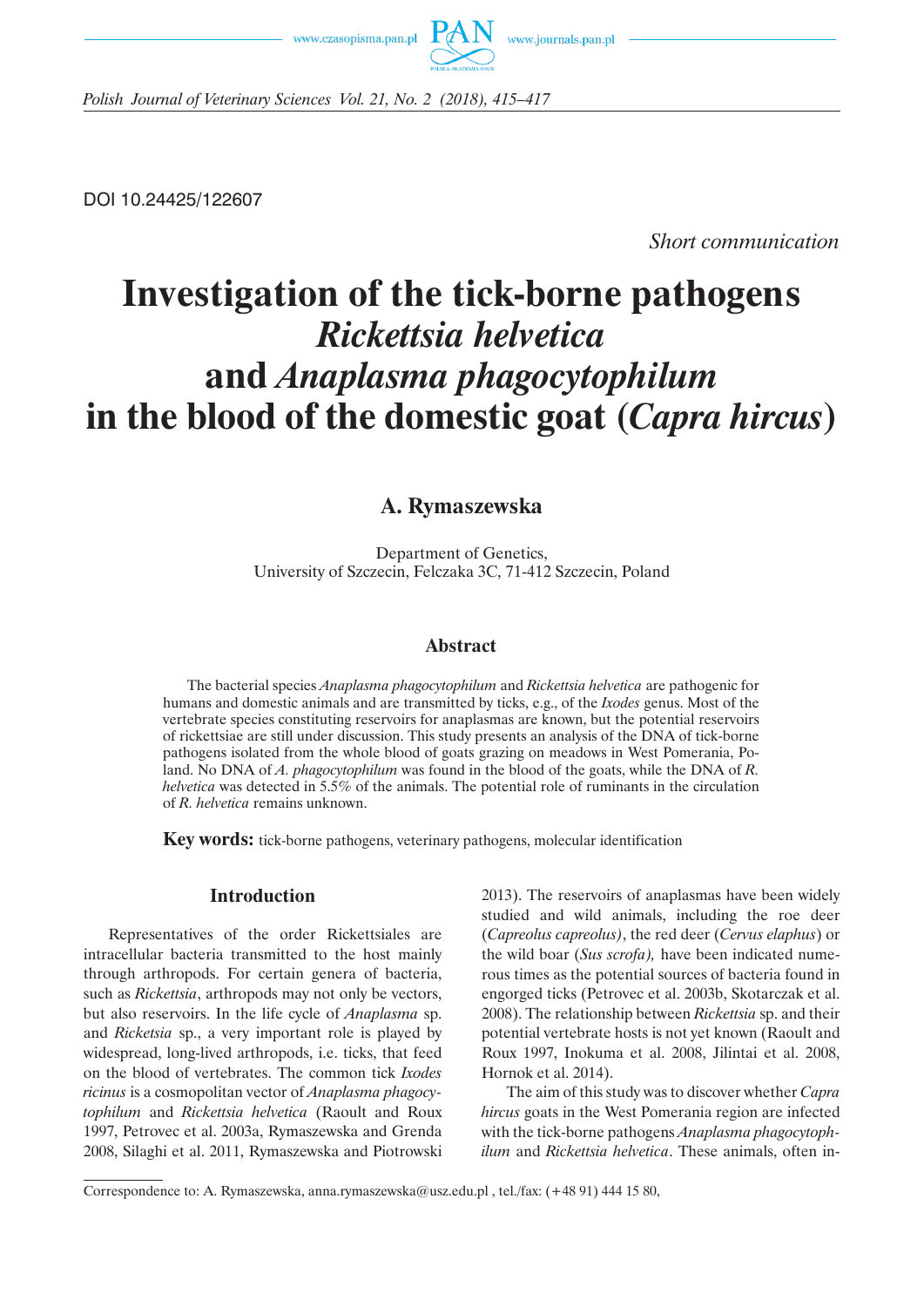## *416 A. Rymaszewska*

fested with ticks, remain healthy and potentially could be reservoirs of these bacteria.

## **Materials and Methods**

The detection of the DNA of tick-borne pathogens was attempted using the blood of 90 individuals of the domestic goat (*C. hircus*), taken in 2004 – 2009 (all animals in the herd were examined once in a period of 6 years). The animals, aged 3–5 years, originated from a farm located in West Pomerania (Poland) and were farmed in a free-grazing system. The meadows were located in the vicinity of wood complexes, in areas of occurrence of wild ruminants, e.g., *Cervus elaphus* and *Capreolus capreolus*. Both species are considered to be reservoirs for many tick-borne pathogens. This biotope is abundantly inhabited by the common tick *I. ricinus*, a vector of many pathogens.

DNA from blood samples was isolated using a MasterPure™ DNA Purification Kit (Epicentre, Madison, WI, USA). Tick DNA was isolated using the phenol- -chloroform method after maceration of individuals. DNA isolates were stored at –70°C until analysis. Bacterial DNA was detected using a fragment of the *msp2* gene of *A. phagocytophilum*, *gltA* and the genes encoding the outer membrane proteins *17-kDa* and *ompB* of *Rickettsia* spp. For PCR, Go Taq®Flexi DNA Polymerase Promega (Madison, WI, USA) was used. The profile of temperature cycles over time was established in accordance with the requirements of the enzyme manufacturer. All positive samples were sequenced by Macrogen Europe (the Netherlands) using the same primer sets, and the results were analysed using Finch TV, BLAST and Mega 6 software.

### **Results and Discussion**

None of the investigated blood samples of goats contained the DNA of *A. phagocytophilum*, while the DNA of *Rickettsia* spp. was detected in the blood of five animals, 5.5% in total. Nucleotide sequence analysis confirmed the presence of *R. helvetica* in the investigated material. The sequences of the *gltA* gene in *R. helvetica* were identical with those previously submitted to GenBank, and the sequences of the *17-kDa* and *ompB* genes were submitted under accession numbers: KT734809, KT734810.

The lack of *A. phagocytophilum* DNA in the blood of goats was not surprising. In a study of ticks *I. ricinus*, which are the main vector of these bacteria, infections with this pathogen were low. In the West Pomeranian region it is an average of 2.65% in the spring and 1.23% in the autumn (Rymaszewska, based on the data of a three-year monitoring, results unpublished). There are also no reports of livestock infections with *A. phagocytophilum* in the region. Goats from the herds from which blood samples were collected were in good health, thus bacteraemia caused by anaplasmas was not expected. On the other hand, high infection rates of small ruminants were demonstrated by Petrovec et al. (2003a) in a study of animals originating from herds from outdoor pastures (203 individuals; Shkodra, Albania). In goats and sheep, the DNA of *Anaplasma* sp. was reported in 44% and 48% of the animals, respectively, with the animals showing no signs of the disease before slaughter. In contrast, Silaghi et al. (2011) monitored the presence of *A. phagocytophilum* in 6 herds of goats (60 individuals in total; Central Switzerland) over several months (May to October) and revealed the presence of pathogen DNA in half of these herds at the rates of 1.6% to 3.1%. Also in this case, no signs of the disease were observed in the animals, and positive results were obtained only once in each herd in the study period.

The results of this rickettsiae study are very interesting, the first in Poland and one of the few reports worldwide. For many years, it has been known that ticks are important vectors of *Rickettsia* spp*.* (Raoult and Roux 1997, Rymaszewska and Piotrowski 2013). It was also proposed that they might be reservoirs of these pathogens as well (Raoult and Roux 1997). To date, rickettsiae DNA was sporadically detected in the blood of vertebrates. The first reports of *R. helvetica* found in the blood of ruminants came from Japan in 2008 (Inokuma et al. 2008, Jilintai et al. 2008). Inokuma et al. (2008) examined the blood collected from 102 individuals of the sika deer (*Cervus nippon yeiensis*) and, based on the nucleotide sequences of the *gltA* and *17-kDa* genes, revealed the presence of *R. helvetica* in 7.8% of the animals. Jilintai et al. (2008), using the same genetic markers, detected *R. helvetica* DNA in 63.3% of the tested *C. nippon yeiensis* population, while no rickettsiae were found in calves grazing on a farm in the Hidaka District (Hokkaido, Japan)*.* In Slovakia, Stefanidesova et al. (2008) also detected *R. helvetica*  DNA only in one male roe deer (3.3%). In 2014, another article was published, in which the authors demonstrated the presence of *R. helvetica* DNA in the blood of 4.7% of tested birds (Hornok et al. 2014). The material for the tests was collected from several bird species, more than half of which were infested with ticks. However, the genetic material of rickettsiae was detected both in birds infested with ticks and in individuals free of these ectoparasites.

The results of this study, as well as literature data, indicate that rickettsiaemia may occur and remain in vertebrate animals without weakening them or without